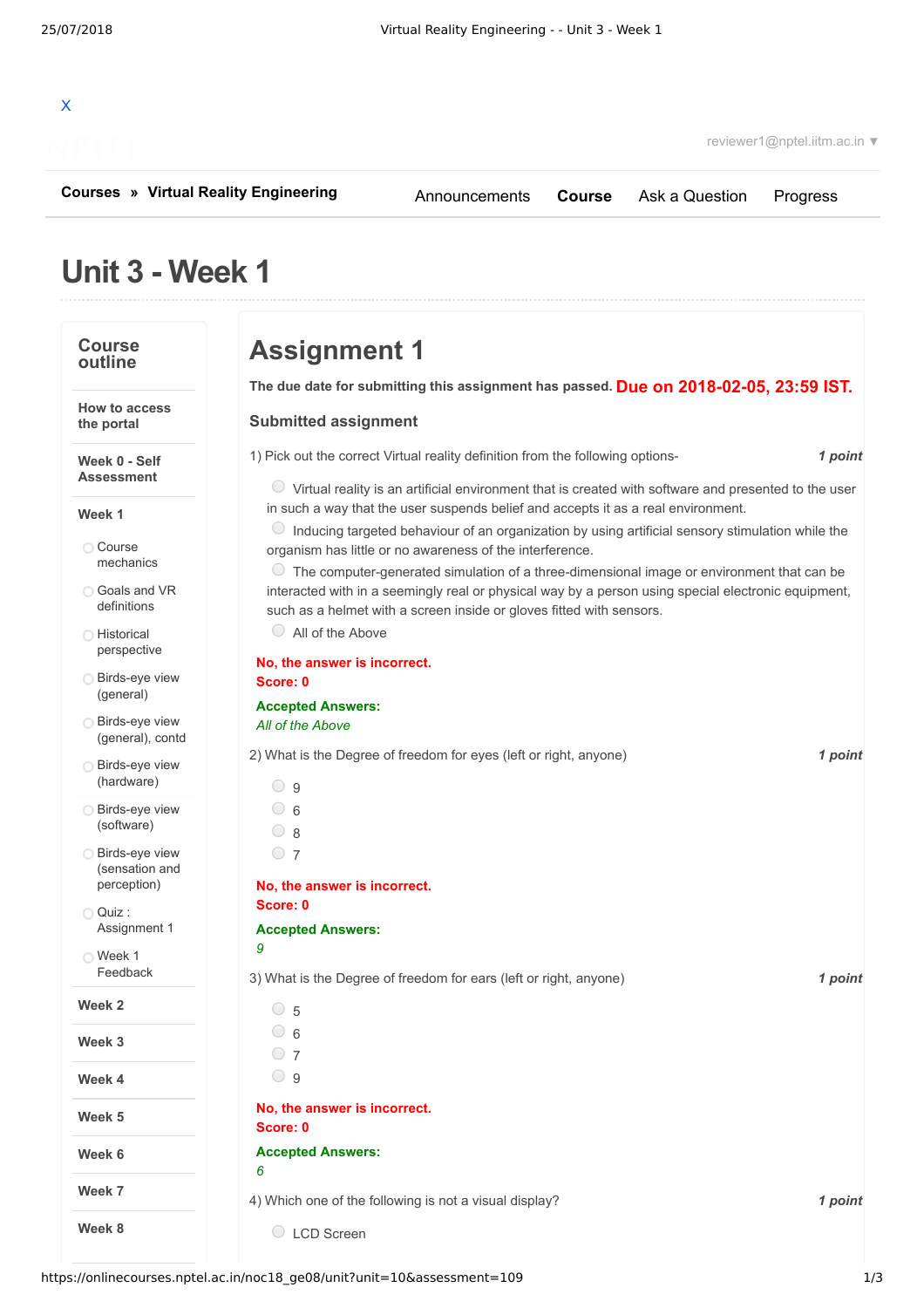| 25/07/2018 | Virtual Reality Engineering - - Unit 3 - Week 1 |
|------------|-------------------------------------------------|

| Week 9                           | Projectors                                                            |         |
|----------------------------------|-----------------------------------------------------------------------|---------|
| Week 10                          | speaker<br>O<br><b>Head Mounted Display</b>                           |         |
| Week 11                          | No, the answer is incorrect.                                          |         |
|                                  | Score: 0                                                              |         |
| Week 12                          | <b>Accepted Answers:</b><br>speaker                                   |         |
| <b>DOWNLOAD</b><br><b>VIDEOS</b> | 5) Select the audio display among the following-                      | 1 point |
|                                  | Keyboard                                                              |         |
|                                  | Speaker                                                               |         |
|                                  | Light field displays                                                  |         |
|                                  | $\circ$ None of the above                                             |         |
|                                  | No, the answer is incorrect.<br>Score: 0                              |         |
|                                  | <b>Accepted Answers:</b><br>Speaker                                   |         |
|                                  | 6) What is the Stimulus for Vision?                                   | 1 point |
|                                  | $\circ$ Electromagnetic energy in visual spectrum                     |         |
|                                  | Air Pressure                                                          |         |
|                                  | <b>C</b> Touch                                                        |         |
|                                  | $\bigcirc$<br>None of the Above                                       |         |
|                                  | No, the answer is incorrect.<br>Score: 0                              |         |
|                                  | <b>Accepted Answers:</b><br>Electromagnetic energy in visual spectrum |         |
|                                  | 7) What is the receptors of vision?                                   | 1 point |
|                                  | $\circ$ Photoreceptors on the retina                                  |         |
|                                  | $\bigcirc$<br>Sensors present on the skin                             |         |
|                                  | $\circ$ Eye lenses                                                    |         |
|                                  | $\circ$ None of the above                                             |         |
|                                  | No, the answer is incorrect.<br>Score: 0                              |         |
|                                  | <b>Accepted Answers:</b><br>Photoreceptors on the retina              |         |
|                                  | 8) What is the engineering equivalent for touch?                      | 1 point |
|                                  | Pressure Sensors                                                      |         |
|                                  | $\circ$ Thermometers                                                  |         |
|                                  | ◯ Force sensors                                                       |         |
|                                  | $\bigcirc$ All of the above                                           |         |
|                                  | No, the answer is incorrect.<br>Score: 0                              |         |
|                                  | <b>Accepted Answers:</b>                                              |         |
|                                  | All of the above                                                      |         |
|                                  | 9) What is Steven's power law?                                        | 1 point |
|                                  | $\bigcirc$ p=cM^x                                                     |         |
|                                  | p=cM^2x                                                               |         |
|                                  | $p = cM \text{ and } x$                                               |         |
|                                  | None of the above                                                     |         |